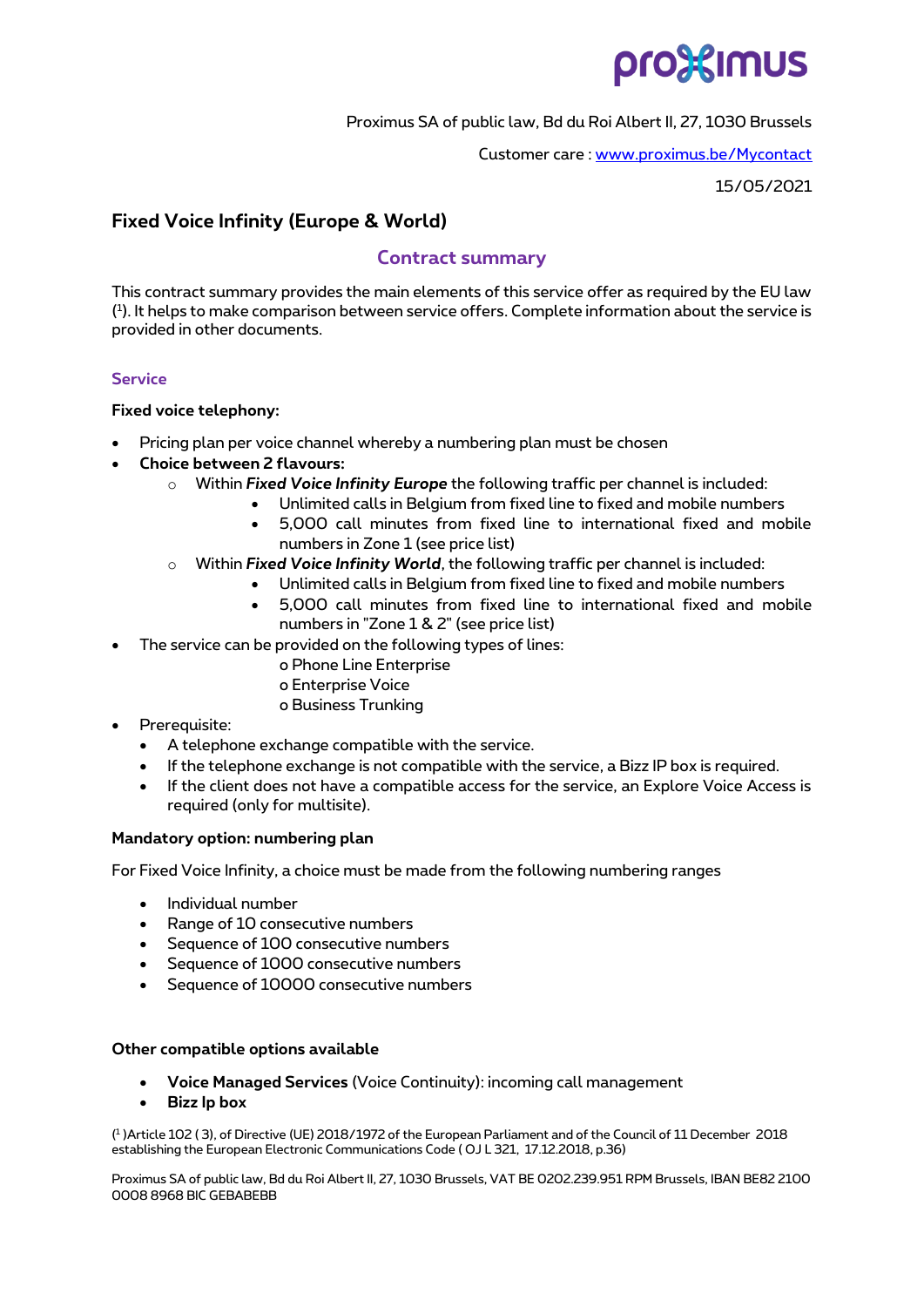### **Price**

| <b>Fixed Voice Infinity</b> | Monthly subscription<br>(per voice channel) | One-time installation<br>fee<br>(per voice channel) |
|-----------------------------|---------------------------------------------|-----------------------------------------------------|
| Europe                      |                                             |                                                     |
| World                       |                                             |                                                     |

**VAT excl.**

**Consumption-related charges not included in the service fee** . Price list available on: [Landline](https://eur03.safelinks.protection.outlook.com/?url=https%3A%2F%2Fwww.proximus.be%2Fen%2Fid_cl_landline%2Fcompanies-and-public-sector%2Ftelephony%2Ffixed-telephony%2Flandlines.html%3F&data=04%7C01%7Cnathalie.huyghebaert%40proximus.com%7Ca49412b898d84afe357708d92a7e0e10%7Ce7ab81b21e844bf79dcbb6fec01ed138%7C0%7C0%7C637587543147125183%7CUnknown%7CTWFpbGZsb3d8eyJWIjoiMC4wLjAwMDAiLCJQIjoiV2luMzIiLCJBTiI6Ik1haWwiLCJXVCI6Mn0%3D%7C1000&sdata=KR5gLQMhfqwkMb%2F%2FEGxolIaKzLwsBIwEJdnzmMeXfEQ%3D&reserved=0)  [solutions of your company | Proximus](https://eur03.safelinks.protection.outlook.com/?url=https%3A%2F%2Fwww.proximus.be%2Fen%2Fid_cl_landline%2Fcompanies-and-public-sector%2Ftelephony%2Ffixed-telephony%2Flandlines.html%3F&data=04%7C01%7Cnathalie.huyghebaert%40proximus.com%7Ca49412b898d84afe357708d92a7e0e10%7Ce7ab81b21e844bf79dcbb6fec01ed138%7C0%7C0%7C637587543147125183%7CUnknown%7CTWFpbGZsb3d8eyJWIjoiMC4wLjAwMDAiLCJQIjoiV2luMzIiLCJBTiI6Ik1haWwiLCJXVCI6Mn0%3D%7C1000&sdata=KR5gLQMhfqwkMb%2F%2FEGxolIaKzLwsBIwEJdnzmMeXfEQ%3D&reserved=0)

#### **Other compatible options:**

- V**oice Managed Services: monthly subscription and additional fixed costs (€, excl. VAT)**: to each VMS contract corresponds:
	- a monthly subscription (€/month) depending on the number of numbers
	- TRM (Traffic Routing Management) traffic (setup €/call) according to the volume of traffic with a minimum monthly chargeable amount
	- installation costs

Example for an Enterprise Voice Line with a maximum of 16 voice channels

- o 20 numbers to be activated on VMS: € 50/month/number
- o TRM rerouting fee: €0.0375/call (Minimum TRM charge €15/month)
- o Installation (fixed cost): € 100

Other configurations: degressive price list available on request.

|                                   | Price in $\epsilon$ , per month,<br>and VAT excl. |
|-----------------------------------|---------------------------------------------------|
| Bizz Ip box                       | € 6,5                                             |
| Bizz Ip box (as from 30 channels) | € 22,0                                            |

#### **Duration, renewal and termination**

- Fixed term of 24 months. At the end of the initial period the contract is tacitly extended for an undefined period.
- Termination in writing at any time by means of a 1 month notice period.
- Service charges due until the service is deactivated. In case of early termination during the initial term, the termination indemnity indicated in the contract is due.

#### **Features for end-users with disabilities**

Detailed information on adapted solutions : [www.proximus.be/handicap](http://www.proximus.be/handicap)

( 1 )Article 102 ( 3), of Directive (UE) 2018/1972 of the European Parliament and of the Council of 11 December 2018 establishing the European Electronic Communications Code ( OJ L 321, 17.12.2018, p.36)

Proximus SA of public law, Bd du Roi Albert II, 27, 1030 Brussels, VAT BE 0202.239.951 RPM Brussels, IBAN BE82 2100 0008 8968 BIC GEBABEBB